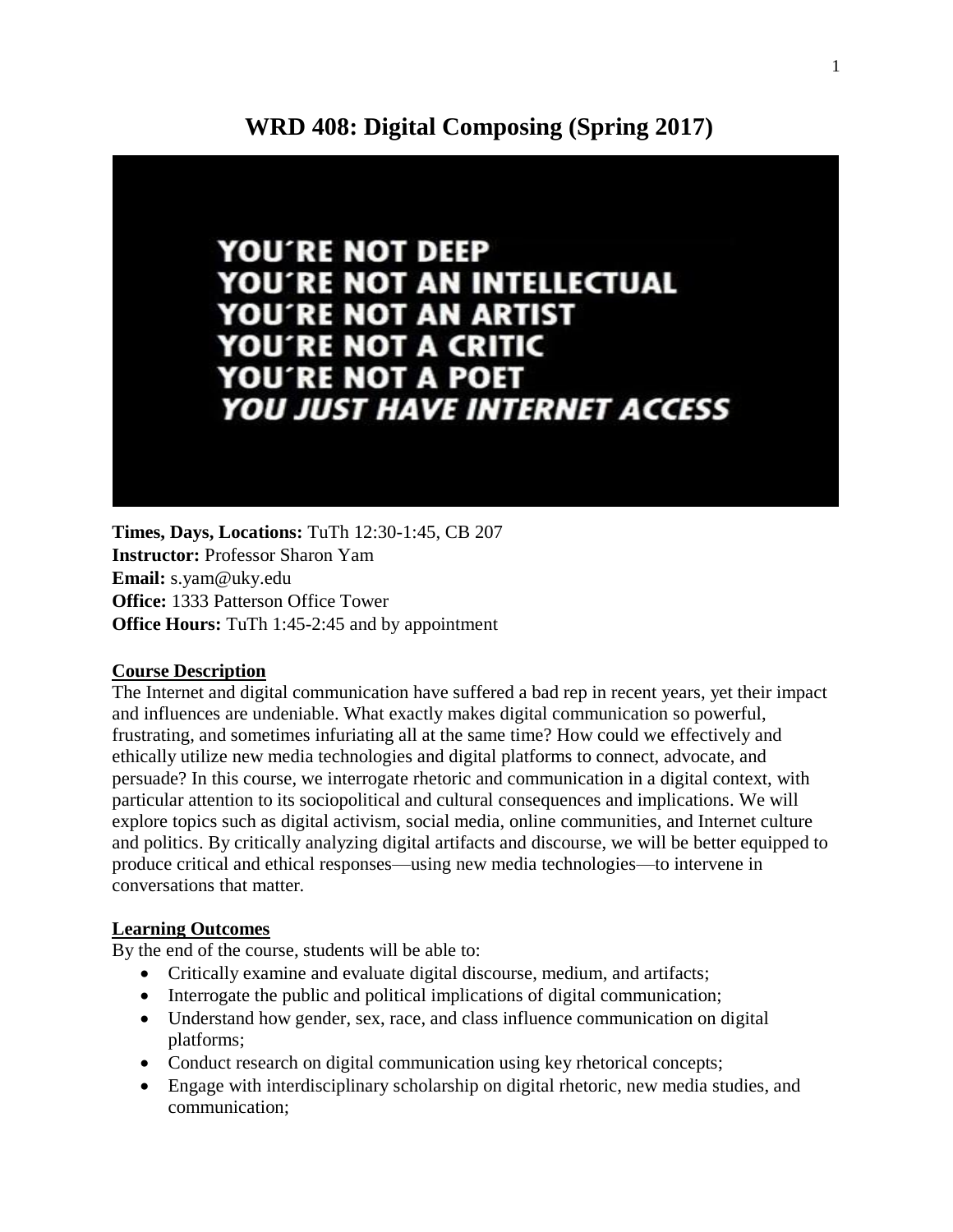• Design and produce digital responses that intervene in existing public conversations.

# **Readings and Materials**

The following texts are mandatory for the course; additional readings from other sources are available online:

- Baym, Nancy. *Personal Connections in the Digital Age*. 2<sup>nd</sup> Edition.
- Markham, Annette and Nancy Baym Eds. *Internet Inquiry: Conversations about Method*.
- Warnick, Barbara and David Heineman. *Rhetoric Online: The Politics of New Media.*

# **Assignments**

# *Storify*

You will trace the hashtag of a particular event (e.g. #NotAllMen, #Gamergate) that has unfolded—or is still unfolding—on social media platforms and create a story based on it. Your story should inform the audience of the rhetorical ecology in which the event takes place, and identify discursive patterns, tension, and power dynamics that are at play.

# *Digital Ethnography*

Building upon the previous assignment, this assignment asks you to expand the scope of your research and analyze the larger discursive landscape on which the event takes place. You will immerse yourself in an online community and conduct both primary and secondary research to form an original argument on an aspect of digital communication. You have the opportunity to revise and submit this assignment after you receive your initial grade and comments.

## *Final Project*

For the final project, you have two options: you could build upon your digital ethnography and remediate it for a different rhetorical situation or you could identify a public issue and design and produce your final project as a response to it. For the first option, the task is to utilize new media technologies to remediate your research paper into a multimedia product that allows you best convey the significance and implications of your research in a new rhetorical situation. For the latter, you will also write a Statement of Goals and Choices to explain the design and writing decisions you make.

## **Evaluation and Grading**

Your final grade will be based on the following weighted components: Storify: 15% Digital Ethnography: 30% Final Portfolio and Presentation: 40% Class Participation (including Instagram posts): 15%

You will receive written feedback and a letter grade for each assignment according to the university's point system as follows:

|       | Exception High Achievement   4.0 |  |
|-------|----------------------------------|--|
|       |                                  |  |
| $ B+$ |                                  |  |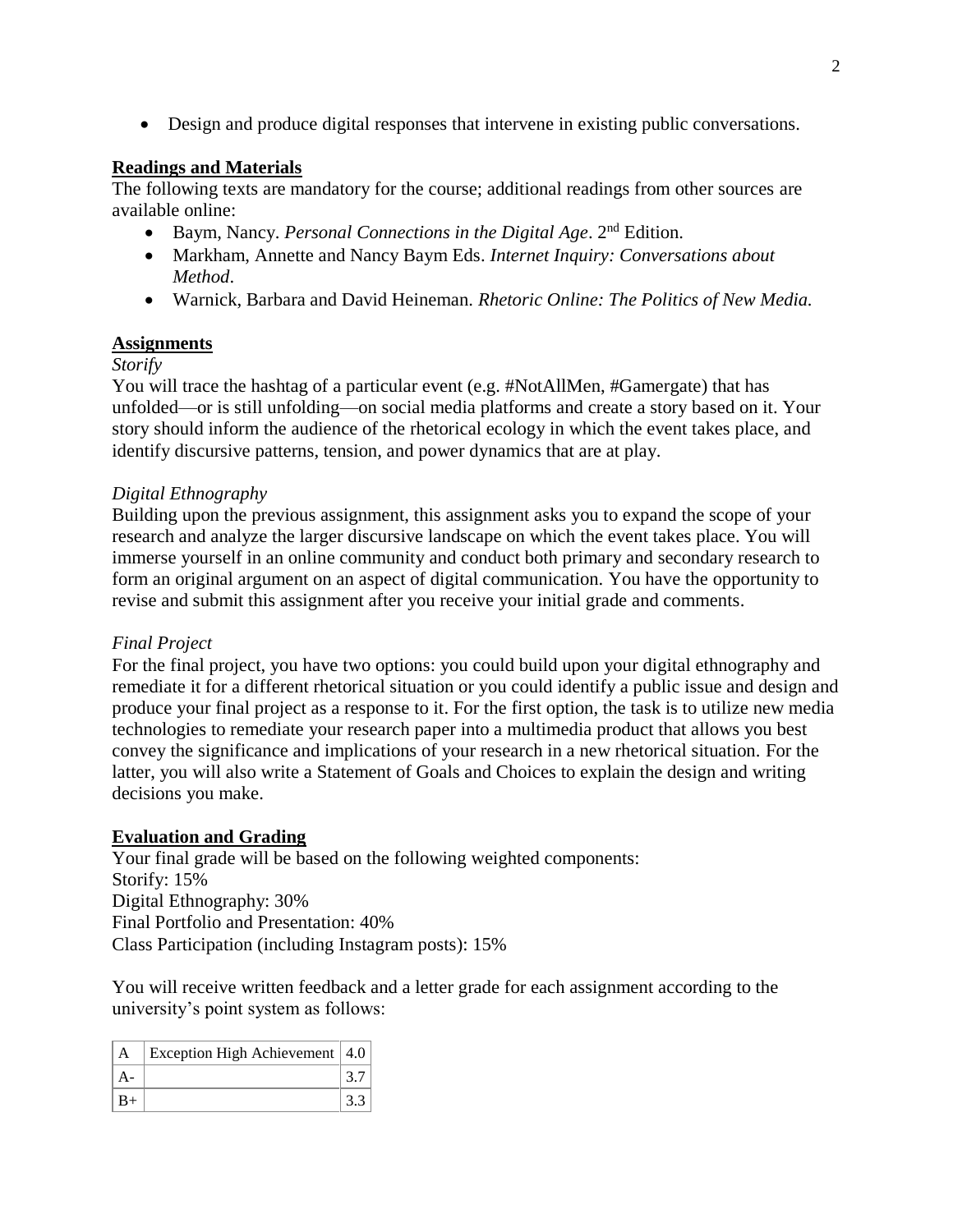| B             | High Achievement              | 3.0 |
|---------------|-------------------------------|-----|
| $B -$         |                               | 2.7 |
| $C+$          |                               | 2.3 |
| $\mathcal{C}$ | Average Achievement           | 2.0 |
| $C-$          |                               | 1.7 |
| $D+$          |                               | 1.3 |
| D             | Minimum Passing Grade         | 1.0 |
| D-            |                               | .07 |
| E             | Failing                       |     |
| F             | Failing (In Pass/Fall Course) |     |

# **Course Policies**

### *Participation & Inclusiveness*

Your regular attendance and active participation in class is required. In order to contribute constructively to class and group discussions, I expect everyone to have read the assigned reading prior to class and come with questions and responses. This course encourages different perspectives related to gender, race, nationality, ethnicity, sexual orientation, religion, and other relevant cultural identities. The course seeks to foster understanding, awareness and inclusiveness related to such diverse perspectives and ways of communicating. We will read about and discuss the experiences of people across a range of identity groups; therefore, maturity, mindfulness and conscientiousness are expected from your language choices and the way you participate in the classroom.

### *Class Instagram*

You are required to make two contributions on Instagram each week. Make sure to use the course hashtag **#WRD408** in all your posts.

Before the first class of every week, you are required to **post an original image with detailed captions and appropriate hashtags that reflect questions, inquiries, and concepts you are grappling with that week**. Your post should reflect on that week's readings in meaningful ways. Here are some suggestions:

-Your post may apply the reading to a new context;

-Your post may offer an additional example of a key concept from the readings;

-Your post may critique or challenge the key argument of the reading;

-Your post may offer an important question the author doesn't answer, and thus a useful question to discuss in class;

-Your post may be a question that you have about the reading, identifying which concept is still fuzzy for you and why.

You also need to **comment on at least one of your peers' post before the beginning of each week's class.** Your comments should be kind, productive, and open: genuinely engage with your peers' ideas without either attacking them or agreeing completely with them all the time. Here are some suggestions on how you could constructively engage: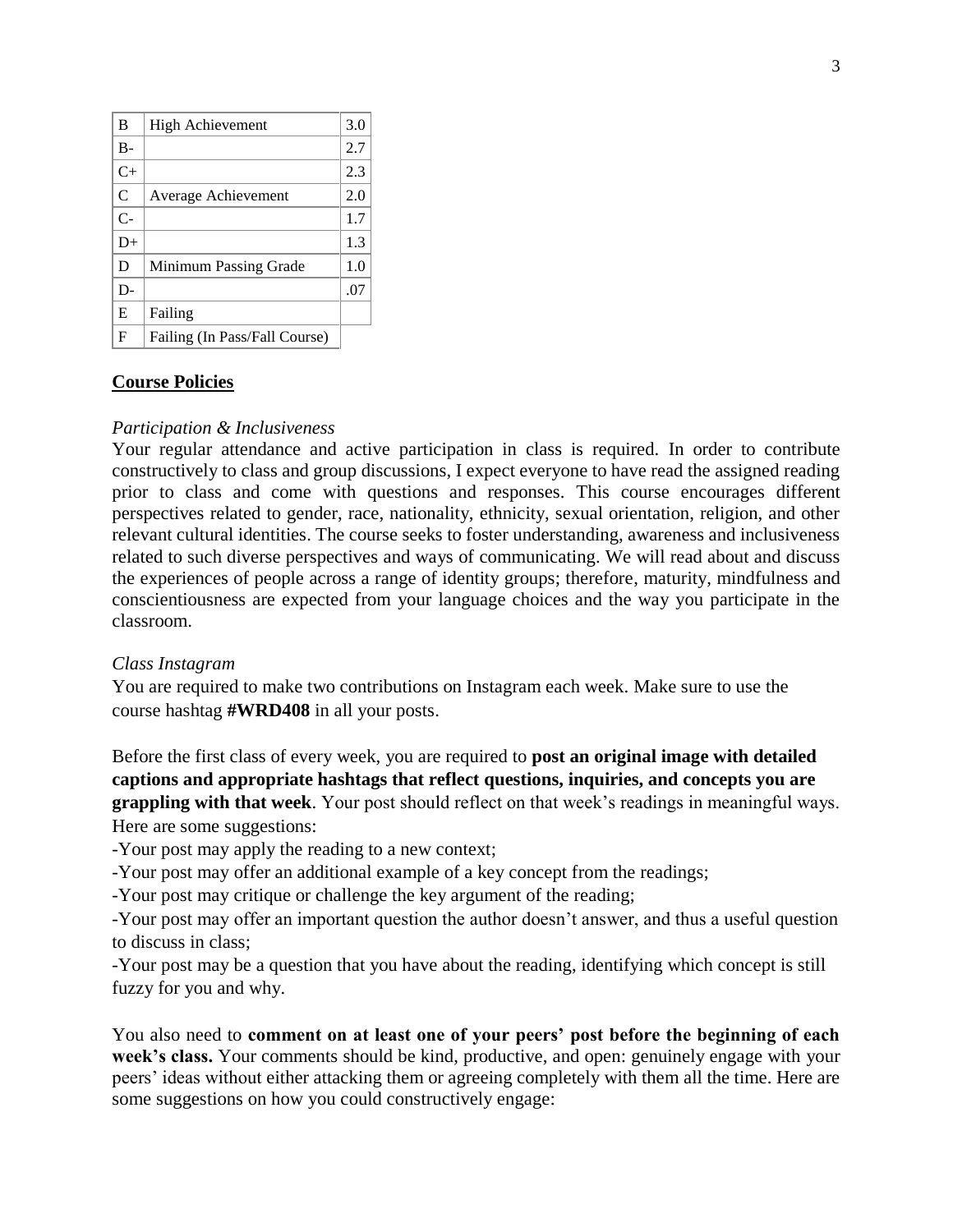- You may explain how one of your classmates' posts helped you understand a concept that you didn't understand before;

-You may disagree with one of your classmates' posts;

-You may extend the argument one of your classmates makes, adding additional evidence or ideas; -You may answer a questioned posed in one of your classmates' posts.

The objective for this weekly assignment is to ensure that we all come to class ready to participate in productive discussions related to the reading materials and to each other's inquiries; it also allows you to practice communicating your ideas discursively and visually via a social media platform, while learning how to most effectively engage with others.

### *Attendance*

You are allowed two absences for whatever reason with no initial penalty. There are times when nearly everyone must miss class for some reason: illness, deadlines, weather, travel, family issues, etc. This policy allows for such absences without penalty, though you should try not to miss class even once! However, each absence after three will drop your final grade a full letter. **Missing more than two weeks of class for whatever reason will result in a failing grade for the course.** Missing a scheduled conference with me or coming to class excessively and frequently late will count as an absence. If your schedule may pose attendance problems, I recommend adding switching to another section.

### *Late Work*

Assignments submitted late will be dropped a full letter grade for each day late. Assignments that are two days late will not be accepted. In-class assignments and activities missed because of absences cannot be made up.

### *Illnesses and Other Personal Emergencies*

If you experience an unavoidable personal situation that prevents you from completing work on time, you must take responsibility for informing me about the situation prior to the date the work is due. We can work through issues you may encounter, but post-facto excuses do not work well.

### *Religious Holidays*

If you plan to miss class for religious holidays, state in writing the days you will be absent and submit that information to your discussion section instructor by the third week of class.

### *Plagiarism and Academic Honesty*

The University of Kentucky considers plagiarism a serious violation. Plagiarism is:

- using someone else's words or ideas without proper documentation when quoting and paraphrasing;
- copying some portion of your text from another source without proper acknowledgement;
- borrowing another person's specific ideas without documenting the source;
- turning in a paper written by someone else, an essay "service," or from a World Wide Web site (including reproductions of such essays or papers);
- turning in a paper that you wrote for another course or turning in the same paper for more than one course without getting permission from your instructors first.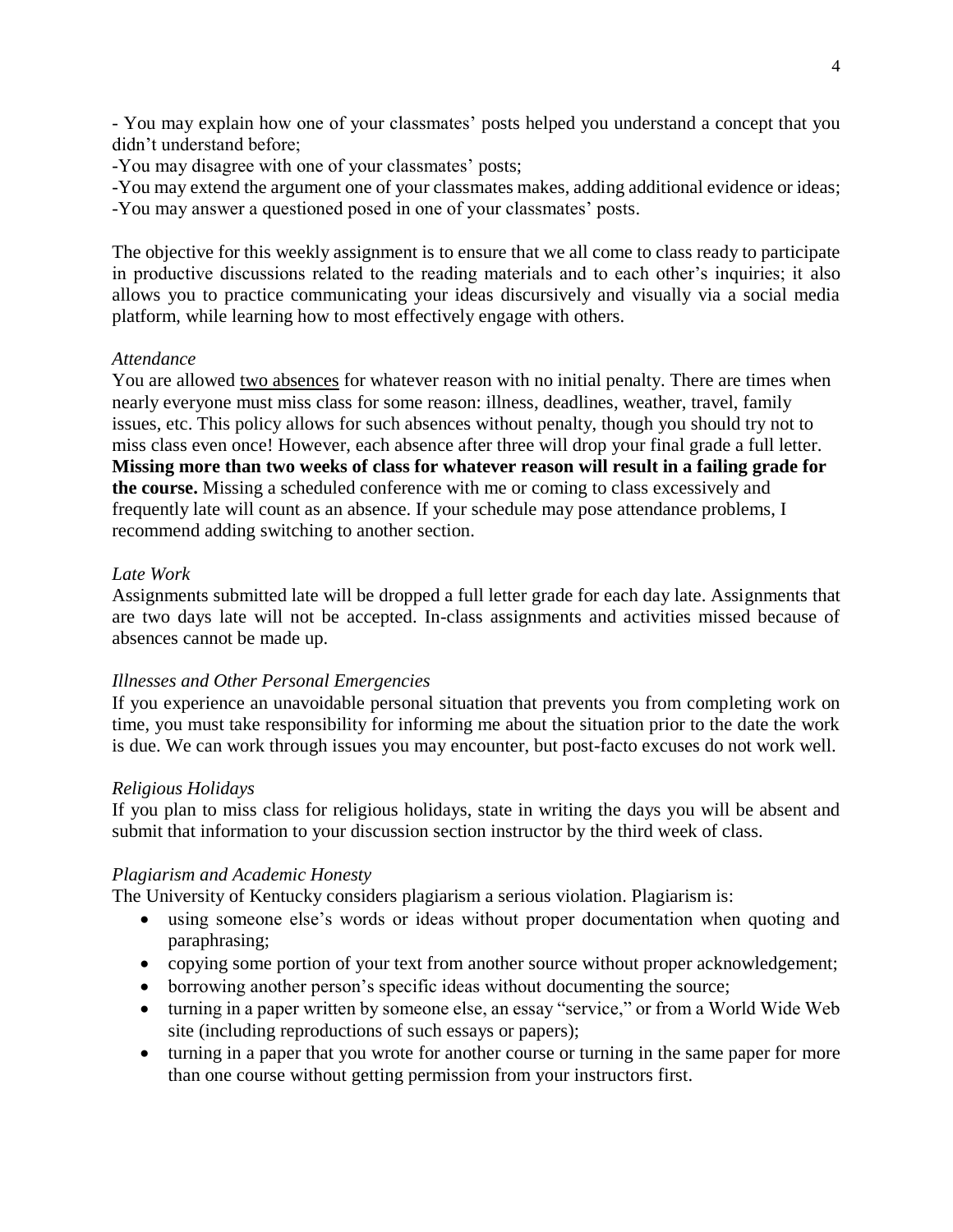The University of Kentucky has established a range of penalties for students who plagiarize, including a reduced grade on a redone assignment, a failing grade for the assignment, a failing grade for the course, or even suspension or expulsion from the university.

### **Resources**

#### *Writing Center and the Multimodal Communication Lab*

The Writing Center, Room B108B in The Hub of the W. T. Young Library (lower level), is available to help you with your writing. It is open 9 AM-9 PM Monday-Thursday, 9 AM-3 PM Friday, and 8 PM-11 PM Sunday. It is strongly advised to make an appointment in advance: go to uky.mywconline.com to sign on as a new client (select "First visit? Click here to register") or to log in and schedule an appointment. More information about the Writing Center is available at: http://wrd.as.uky.edu/writing-center. You can contact the Director of the Writing Center, Judy Prats at: judithgprats@uky.edu. If you have additional problems with public speaking, you may go to the Multimodal Communication Lab in 106 Grehan (859-257-8370). Consider going to either location if you feel stuck at any stage of the communication process. Take advantage of tutoring assistance early, so you have time to get feedback and make changes.

#### *Disability Resource Center*

Your success in this class is important to me. If there are circumstances that may affect your performance in this class, please let me know as soon as possible so that we may work together to develop strategies for adapting assignments to meet both your needs and the requirements of the course. The Disability Resource Center (859-257-2754) provides resources for students with disabilities. You will need to provide documentation of disability to them in order to receive official university services and accommodations.

Please don't hesitate to let me know if you require assistance or accommodations for any reason. I look forward to working with you to meet your learning goals.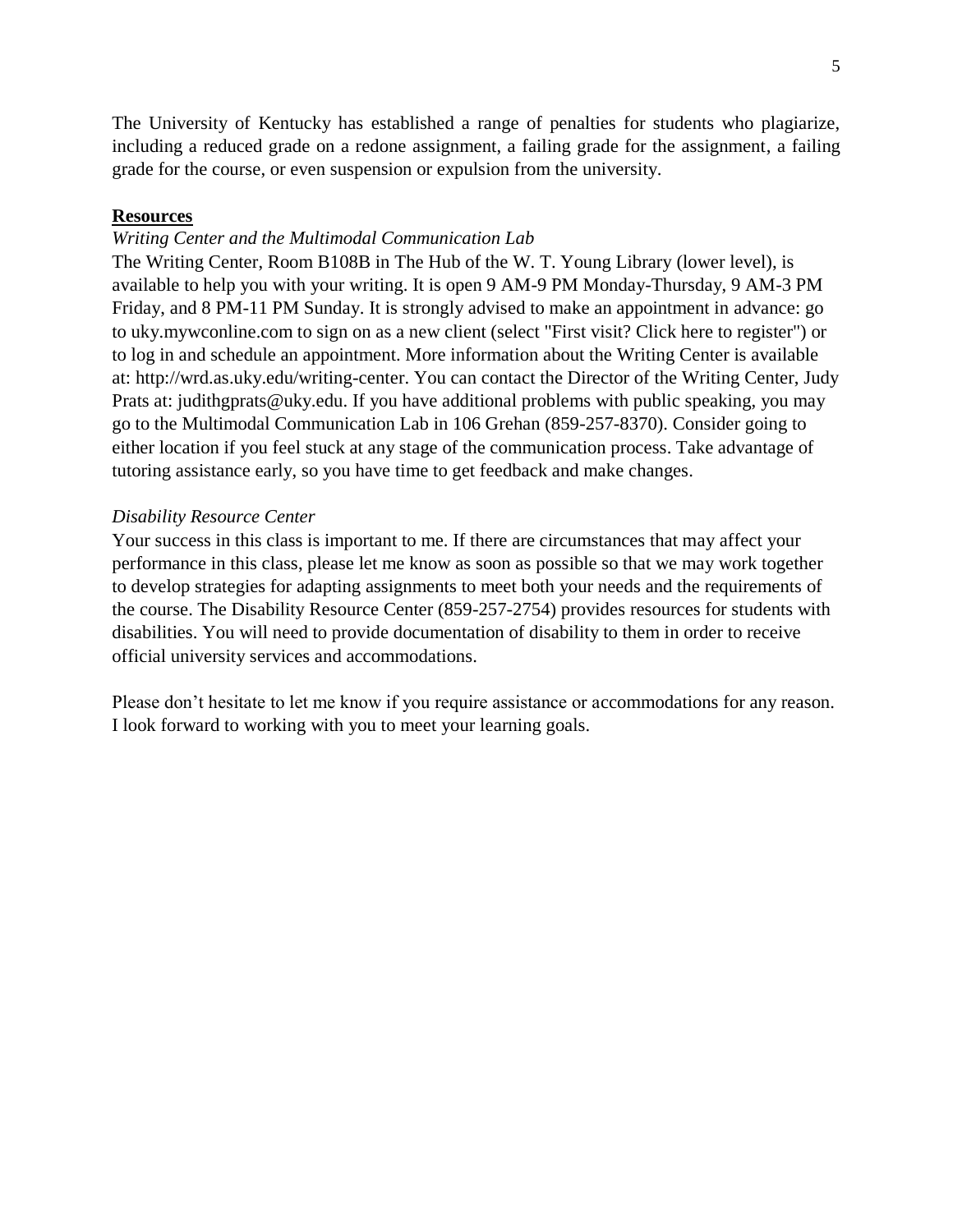Week 1: Introduction

Jan 12: Setting the Agenda

- ➢ **Read**: "Plagiarism Lines Blur for Students in Digital Age" (Gabriel)
- ➢ **Watch**: ["Ways of Knowing & Doing in Digital Rhetoric"](https://www.youtube.com/watch?v=pwNI4tZnwHc)

# Week 2: Understanding New Media Technologies

Jan 17: Background and Context

- ➢ **Read**: "Is Google Making Us Stupid?" (Carr); Baym Ch.2
- Jan 19: Digital Media in Use
	- ➢ **Read**: *It's Complicated* P. 8-11, Ch. 7 (Boyd); Baym Ch. 1; "Liquid Love?" (Hobbs et. al.)

# Week 3: Digital Media and Rhetoric

Jan 24: What is Digital Rhetoric?

➢ **Read**: *Virtualpolitik*-Ch. 2 (Losh); ["On Digital Rhetoric"](http://www.digitalrhetoriccollaborative.org/2012/05/16/on-digital-rhetoric/) (Eyman) [Optional*: Digital Rhetoric*-Ch. 1 (Eyman)]

Jan 26: Research and Theory

➢ **Read**: *Digital Rhetoric*-Ch. 2 (Eyman) and "Print is Flat, Code is Deep" (Hayles)

## Week 4: Digital Media and the Publics

Jan 31: The Internet and the Public Sphere

➢ **Read**: Warnick and Heineman Ch.1; *The Power of the Internet in China*-Ch. 2 (Yang)

# Feb 2: Vernacular Web

- ➢ **Read**: "Electronic Hybridity: The Persistent Processes of the Vernacular Web" (Howard); ["Digital Outragicity"](http://enculturation.net/digital_outragicity) (Rice)
- ➢ **Due***:* Storify Assignment

# Week 5: Social Media and Circulation

Feb 6: Digital Media and Rhetorical Circulation

- ➢ **Read**: Warnick and Heineman Ch. 4; ["The Challenges of Defining 'Meme' Culture'"](http://culturedigitally.org/2015/10/memeology-festival-02-from-feels-to-structure-of-feeling-the-challenges-of-defining-meme-culture/) (Miltner); ["31 Memes that Defined 2016"](https://www.buzzfeed.com/juliareinstein/i-will-re-meme-ber-you?utm_term=.vc9RbYjy8b#.hloxay7Dpa) (Reinstein)
- ➢ **Listen**: ["The Revolution Starts at Noon-Act One: Meme Come True"](https://www.thisamericanlife.org/radio-archives/episode/608/the-revolution-starts-at-noon?act=1#play)

Feb 9: Social Media

➢ **Read:** Warnick and Heineman Ch. 6; *Participatory Culture, Community, and Play*-Intro (Massanari)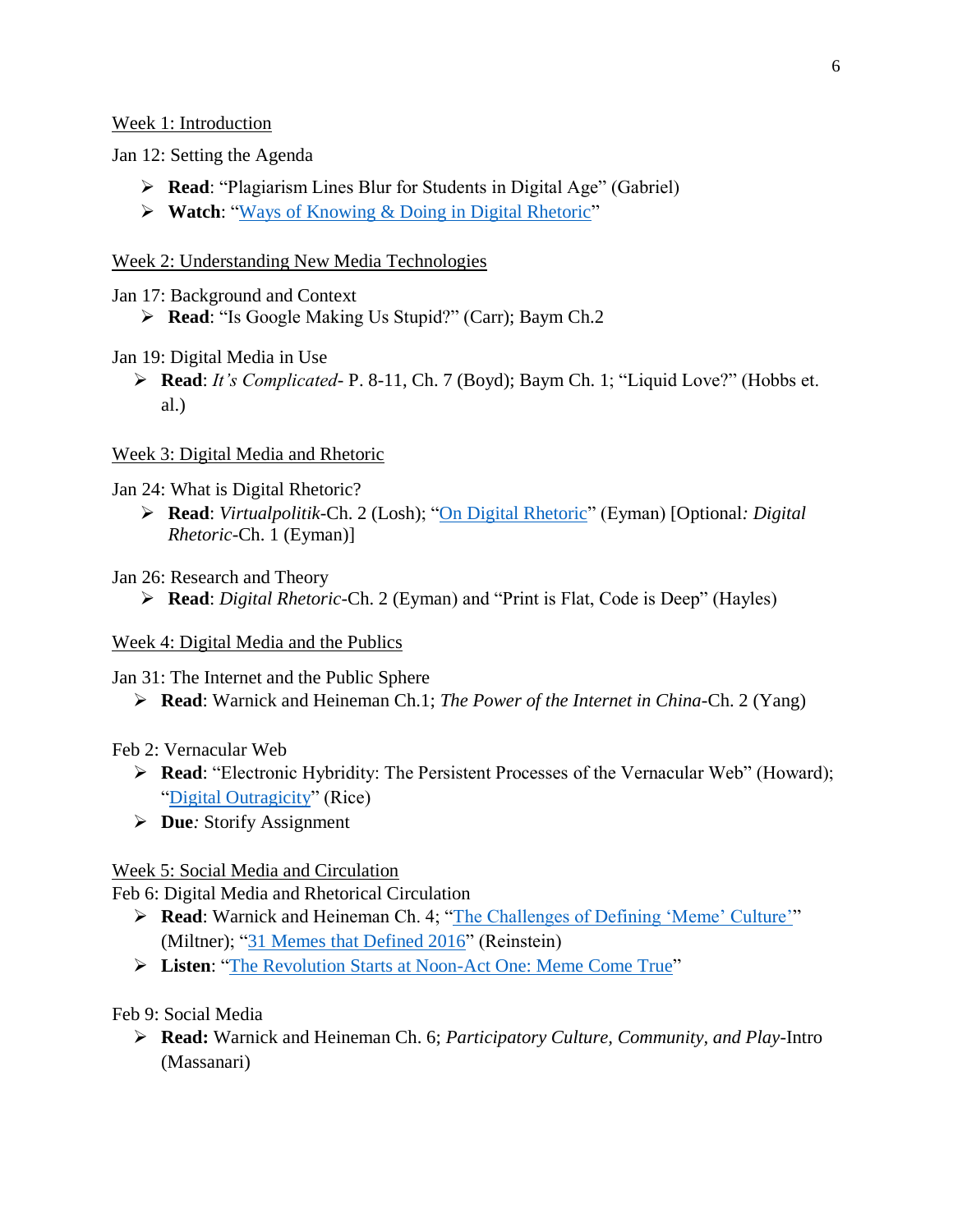# Week 6: Doing Digital Research

Feb 14: Research Method

➢ **Read**: Markham and Baym-P. 1-20, 33-53 [Optional: 20-26, 53-61]

Feb 16: Brainstorming Session

- ➢ **Read**: Markham and Baym Ch 6
- ➢ **Homework**: Bring a one-page proposal for your digital ethnography.

# Week 7: Online Communities

Feb 21: Digital Networks and Communities

➢ **Read**: Baym Ch. 4, ["The Manufactured Intimacy of Online Self-Care"](https://www.buzzfeed.com/scaachikoul/the-manufactured-intimacy-of-online-self-care?utm_term=.xer87bLVB7#.gmmLNYEW7N) (Koul)

# Feb 23: Gender and Internet Culture

➢ **Read**: ["Why Women aren't Welcome on the Internet"](https://psmag.com/why-women-aren-t-welcome-on-the-internet-aa21fdbc8d6#.xjzjil5wa) (Hess); ["Gamergate"](http://www.newyorker.com/tech/elements/gamergate-scandal-erupts-video-game-community) (Parkin); ["Wikipedia's Hostility to Women"](http://www.theatlantic.com/technology/archive/2015/10/how-wikipedia-is-hostile-to-women/411619/) (Paling)

# Week 8: Identities and Power

# Feb 28: Race and Visibility

- ➢ **Read**: *Cybertypes*-Ch.2 (Nakamura); ["There are fewer Pokémon Go Locations in Black](http://www.bnd.com/news/nation-world/national/article89562297.html)  [Neighborhoods, but why?](http://www.bnd.com/news/nation-world/national/article89562297.html)" (Huffaker)
- ➢ **Listen**: ["Race Swap"](http://www.wnyc.org/story/31-race-swap-experiment/) (Vogt and Goldman)

# Mar 2: Social Class

- ➢ **Read**: ["Internet Access and the High Costs of Being Poor"](https://workingclassstudies.wordpress.com/2015/09/13/internet-access-and-the-high-costs-of-being-poor/) (Russo); ["Pew: 15% of](https://www.washingtonpost.com/posttv/business/technology/pew-15-percent-of-americans-dont-use-the-internet/2013/11/06/172a067c-4698-11e3-bf0c-cebf37c6f484_video.html)  [Americans don't Use the Internet"](https://www.washingtonpost.com/posttv/business/technology/pew-15-percent-of-americans-dont-use-the-internet/2013/11/06/172a067c-4698-11e3-bf0c-cebf37c6f484_video.html) (Rainie); ["U.S. Smartphone Use in 2015"](http://www.pewinternet.org/2015/04/01/us-smartphone-use-in-2015/) (Smith-Intro, Ch. 3)
- ➢ **Due**: Digital Ethnography

# Week 9: Digital Activism

# Mar 7: Advantages and Limitations

➢ **Read**: ["Small Change"](http://www.newyorker.com/magazine/2010/10/04/small-change-malcolm-gladwell) (Gladwell); ["Weak Ties, Twitter, and Revolution"](https://www.wired.com/2010/09/weak-ties-twitter-and-revolutions/) (Lehrer)*;* ["Hashtag Activism Isn't a Cop-out"](http://www.theatlantic.com/politics/archive/2015/01/not-just-hashtag-activism-why-social-media-matters-to-protestors/384215/) (Berlatsky); "20 Tech Issues that will Impact Social [Justice in 2017"](http://texasedequity.blogspot.com/2017/01/10-tech-issues-that-will-impact-social.html?spref=fb) (Negron)

# Mar 9: Visual Rhetoric and Social Movement

➢ **Read**: ["Protest Photography in a 'Post-Occupy' World"](http://enculturation.net/protest-photography-in-a-post-occupy-world) (Cram, Loehwing, Lucaites); ["How Cellphone Cameras](http://www.salon.com/2011/10/26/how_cellphone_cameras_shape_ows/) Shape OWS" (Holland) ; ["Why Photographs Don't Stop the](http://www.readingthepictures.org/2016/12/why-photos-dont-stop-the-war/)  [War"](http://www.readingthepictures.org/2016/12/why-photos-dont-stop-the-war/) (Hariman)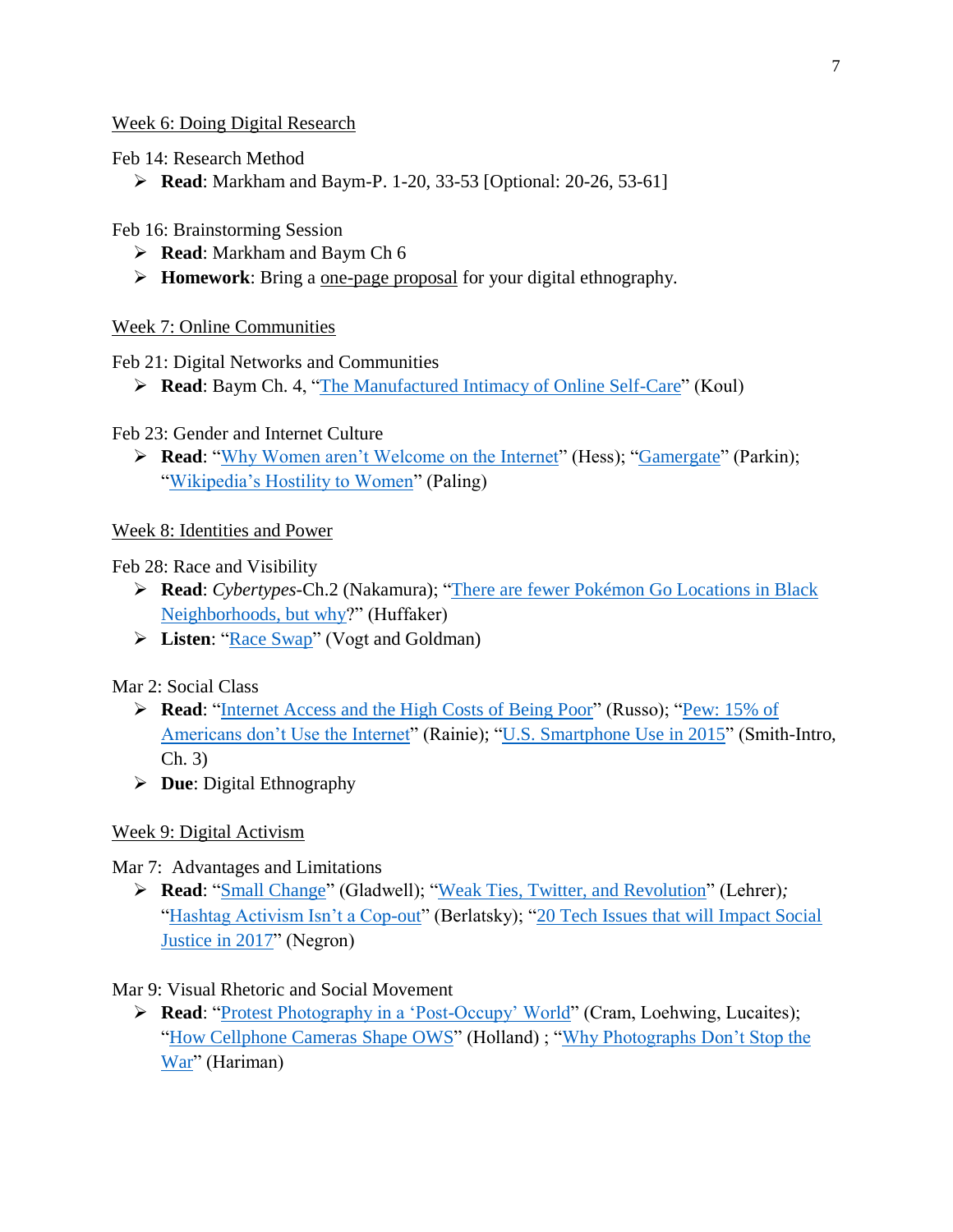Week 10: Spring Break

Week 11: Brainstorming and Workshop

Mar 21: Brainstorming and Writing/ Individual Conferences

➢ **Read**: Remediation assignment prompt

Mar 23: Media Depot Tour

Week 12: Conferences and Workshop

Mar 28: Remediation

➢ **Read**: *Toward a Composition Made Whole*-Ch. 4 (Shipka)

Mar 30: Writing Workshop

➢ **Homework**: Bring two hard copies of a three-page proposal for your final project.

Week 13: Technical Affordances

Apr 4: Affordances and Design

➢ **Read**: ["Affordances"](https://www.interaction-design.org/literature/book/the-encyclopedia-of-human-computer-interaction-2nd-ed/affordances) (Kaptelinin); ["Affordances and Design"](http://www.jnd.org/dn.mss/affordances_and.html) (Dorman), ["How to Win](http://thenewinquiry.com/essays/how-to-win-tinder)  [Tinder"](http://thenewinquiry.com/essays/how-to-win-tinder) (Eler and Peyser)

Apr 6: Case Studies—The Heart of Twitter and Facebook Feeds

➢ **Read**: ["Hearts and Faves: How much Should Twitter Care about its Core Users?"](http://fortune.com/2015/11/03/twitter-hearts/) (Ingram); ["We didn't <3 the Fire"](https://medium.com/@cgbrooke/we-didn-t-the-fire-4c0eee4857e3#.k2tv3zhrl) (Brooke); ["Faves"](https://medium.com/message/faves-71b8fc71659e#.6xquwuf9o) (Cottom); ["Blue Feed, Red Feed"](http://graphics.wsj.com/blue-feed-red-feed/) (Keegan); ["Inside Facebook's \(Totally Insane, Unintentionally Gigantic, Hyperpartisan\)](http://www.nytimes.com/2016/08/28/magazine/inside-facebooks-totally-insane-unintentionally-gigantic-hyperpartisan-political-media-machine.html)  [Political Media Machine"](http://www.nytimes.com/2016/08/28/magazine/inside-facebooks-totally-insane-unintentionally-gigantic-hyperpartisan-political-media-machine.html) (Herrman)

Week 14: Student Samples

Apr 11: Podcasts and Videos

Apr 13: Websites and Graphic Essays

Week 15: Workshop

Apr 18: Peer Workshop

Apr 20: In-class Work Time

Week 16: Presentations

Apr 25: Roundtable Presentation I